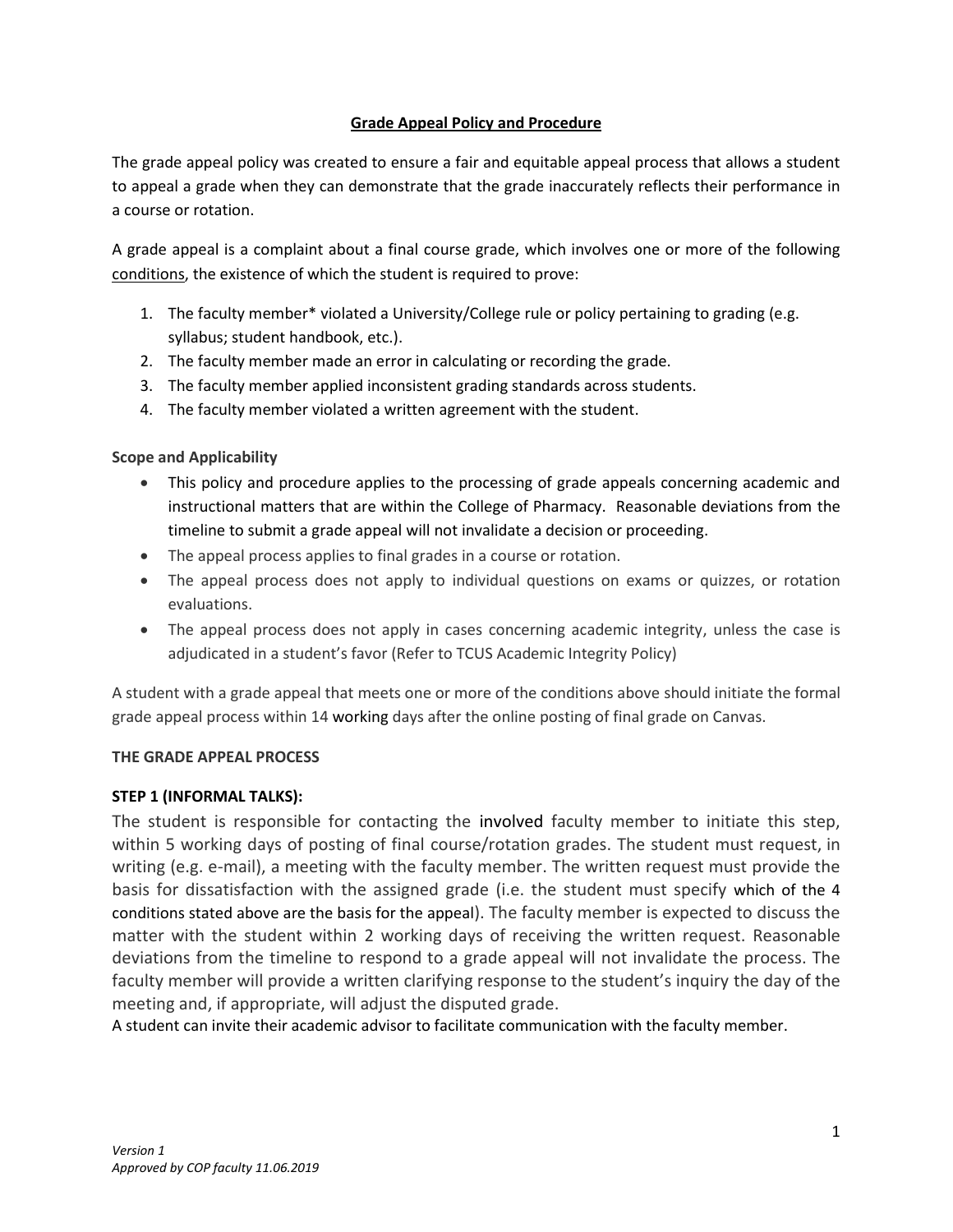#### **STEP 2 (INFORMAL TALKS):**

If the student is not satisfied with faculty member's response, the student should then request, in writing (e.g. e-mail), a meeting with the faculty member's Department Chair / Assistant Dean of Experiential Education. The Department Chair/ Assistant Dean of Experiential Education is expected to discuss the matter with the student within 2 working days, and should provide a written response to the student on the same day as meeting with the student. A copy of the letter will also be sent to the faculty member.

### **STEP 3 (FORMAL APPEAL):**

The formal grade appeal procedure will only be used if student concerns have not been resolved at the departmental level. The student must file a formal grade appeal within 14 working days of the online posting of the grade. The appeal must be in writing, signed, and dated by the student filing the appeal and submitted using the 'Grade Appeal Form' that is available at the end of the PharmD Student Handbook. Grade appeals will be submitted to the Associate Dean for Academic Affairs and Research (for didactic courses) or the Associate Dean of Clinical and Professional Affairs (for IPPE and APPE courses).

After receiving the completed Grade Appeal Form, the Associate Dean for Academic Affairs and Research / Associate Dean of Clinical and Professional Affairs will review all relevant facts gathered by the parties involved. In this process, the Associate Dean may contact the faculty member, any other faculty members involved with the case and/or any witnesses identified by the student or faculty member to answer questions. The Associate Dean will invite the student to meet and discuss his/her appeal, the faculty member's response and any other relevant facts/circumstances. Within 10 working days of receiving the grade appeal, the Associate Dean will render a decision.

After a decision has been made, the Associate Dean will send a letter to the student and the faculty member summarizing: the nature of the grade appeal; the investigation that was conducted; the decision; the reason for the decision; and any recommendations as a result of the decision. Students will also be informed of appeal procedures to the Dean, if student concerns have not been resolved at the Associate Dean level.

The original written appeal and written decision of the Associate Dean shall be placed in a file on student grade appeals to be maintained by the Assistant Dean for Pharmacy Student Services. A photocopy of all documents placed in the file on student appeals shall also be placed in the file of the student who submitted the original written appeal. All aspects of student appeals shall be treated as confidential, in accordance with Touro University policies on confidentiality of student records.

### **Formal Appeal to the Dean**

If the student does not accept the Associate Dean's decision, they have seven (7) working days within which to submit a formal written appeal of the decision to the Dean of the College of Pharmacy. The request should be accompanied by a narrative explaining the basis for the appeal. The narrative should fully explain their situation and substantiate the reason(s) for advocating a reversal of the Associate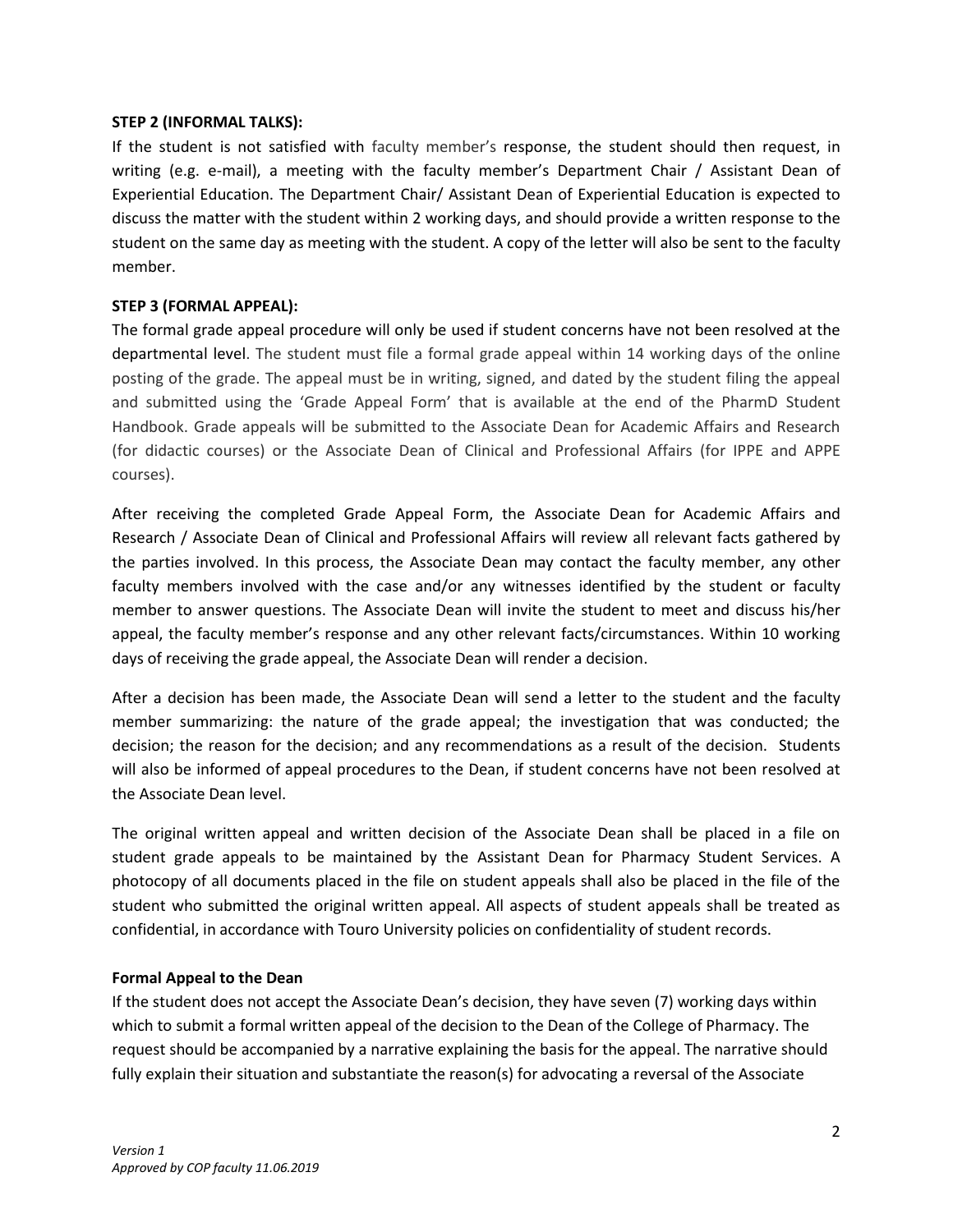Dean's decision. Only the narrative and supporting documentation included in the appeal submission will be considered.

The Dean may grant an appeal only on showing one of the following:

- 1. Bias of one of more of the following individuals: Faculty member, Department Chair/Assistant Dean of Experiential Education; Associate Dean for Academic Affairs and Research / Associate Dean of Clinical and Professional Affairs.
- 2. New material or documented information not available to the above individuals at the time of their initial decision.
- 3. Procedural error.

The Dean may choose any of the following options when considering a grade appeal:

- 1. Concur with the recommendation of the Associate Dean regarding the decision for no grade change.
- 2. Amend the recommendation of the Associate Dean.
- 3. Convene an ad hoc committee consisting of three members to review the recommendation of the Associate Dean. The ad hoc committee will present their findings to the Dean for consideration.

The decision of the Dean is final and will be communicated to the student in writing. While the appeal is pending, the status of the student will not be altered.

*\* The faculty member may be a full-time or part-time faculty member, adjunct or preceptor.*

*(Policy adapted from Dartmouth, Creighton and University of Houston)*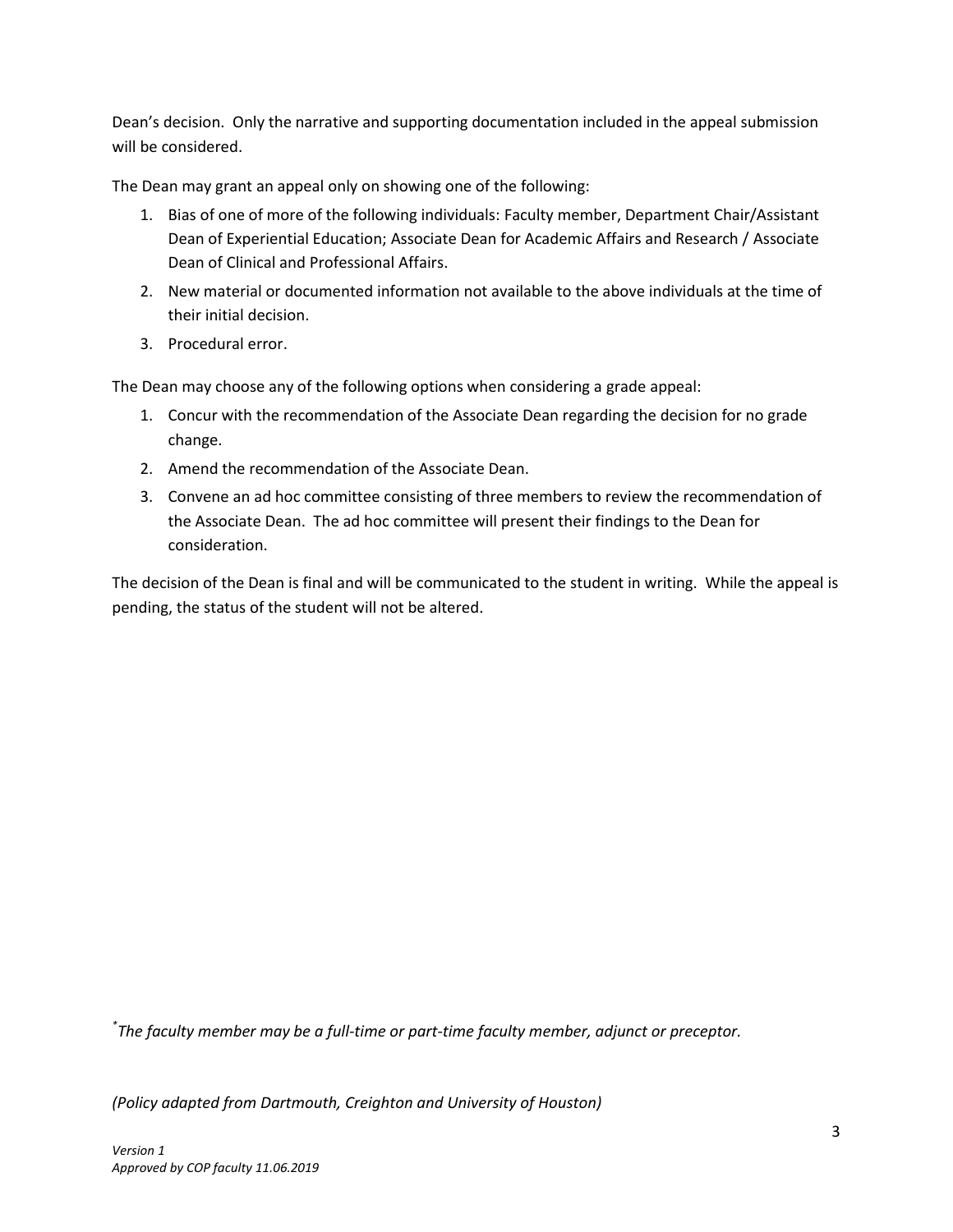# **Touro University California College of Pharmacy Grade Appeal Form**

| <b>Student Information</b>                                                                                                                                                                                                                                                                                                                                                                                                                                                                                                                                                                                                                                                                                                                                                                                                                                                                                                                                                               |                    |
|------------------------------------------------------------------------------------------------------------------------------------------------------------------------------------------------------------------------------------------------------------------------------------------------------------------------------------------------------------------------------------------------------------------------------------------------------------------------------------------------------------------------------------------------------------------------------------------------------------------------------------------------------------------------------------------------------------------------------------------------------------------------------------------------------------------------------------------------------------------------------------------------------------------------------------------------------------------------------------------|--------------------|
| Name:                                                                                                                                                                                                                                                                                                                                                                                                                                                                                                                                                                                                                                                                                                                                                                                                                                                                                                                                                                                    | Date:              |
| Address:                                                                                                                                                                                                                                                                                                                                                                                                                                                                                                                                                                                                                                                                                                                                                                                                                                                                                                                                                                                 | City, State, Zip:  |
| Student ID:                                                                                                                                                                                                                                                                                                                                                                                                                                                                                                                                                                                                                                                                                                                                                                                                                                                                                                                                                                              | Semester and Year: |
| Primary Phone Number:                                                                                                                                                                                                                                                                                                                                                                                                                                                                                                                                                                                                                                                                                                                                                                                                                                                                                                                                                                    | E-mail address     |
| <b>Grade Appeal information</b>                                                                                                                                                                                                                                                                                                                                                                                                                                                                                                                                                                                                                                                                                                                                                                                                                                                                                                                                                          |                    |
| <b>Course Name and Number:</b>                                                                                                                                                                                                                                                                                                                                                                                                                                                                                                                                                                                                                                                                                                                                                                                                                                                                                                                                                           |                    |
| Instructor Name:                                                                                                                                                                                                                                                                                                                                                                                                                                                                                                                                                                                                                                                                                                                                                                                                                                                                                                                                                                         |                    |
| Please indicate which of the following criteria are being used as the basis of appeal. (check all that<br>apply)<br>$\Box$ The faculty member violated a University/College rule or policy pertaining to grading.<br>$\Box$ The faculty member made an error in calculating or recording the grade.<br>$\Box$ The faculty member applied inconsistent grading standards across students.<br>$\Box$ The faculty member violated a written agreement with the student.<br>The following supporting documentation is required (unless otherwise noted):<br>Explanation of what occurred and how the criteria checked above applies to the situation<br>$\bullet$<br>Correspondence from faculty member and department chair<br>$\bullet$<br>Course syllabus<br>$\bullet$<br>Timeline of events relevant to appeal<br>٠<br>Copy of university regulation (if applicable)<br>$\bullet$<br>Correspondence with faculty member (if applicable)<br>Any other documentation supporting the appeal |                    |
| <b>Grade Information</b>                                                                                                                                                                                                                                                                                                                                                                                                                                                                                                                                                                                                                                                                                                                                                                                                                                                                                                                                                                 |                    |
| Grade Received:                                                                                                                                                                                                                                                                                                                                                                                                                                                                                                                                                                                                                                                                                                                                                                                                                                                                                                                                                                          | Grade Requested:   |
| Lunderstand that information contained in the grade anneal form will be held confidential to the exten                                                                                                                                                                                                                                                                                                                                                                                                                                                                                                                                                                                                                                                                                                                                                                                                                                                                                   |                    |

I understand that information contained in the grade appeal form will be held confidential to the extent possible. Grade appeal information may be shared with college officials in order to conduct a thorough investigation.

I understand that this is an appeal for a grade change, and the result may raise, lower or have no effect on my grade.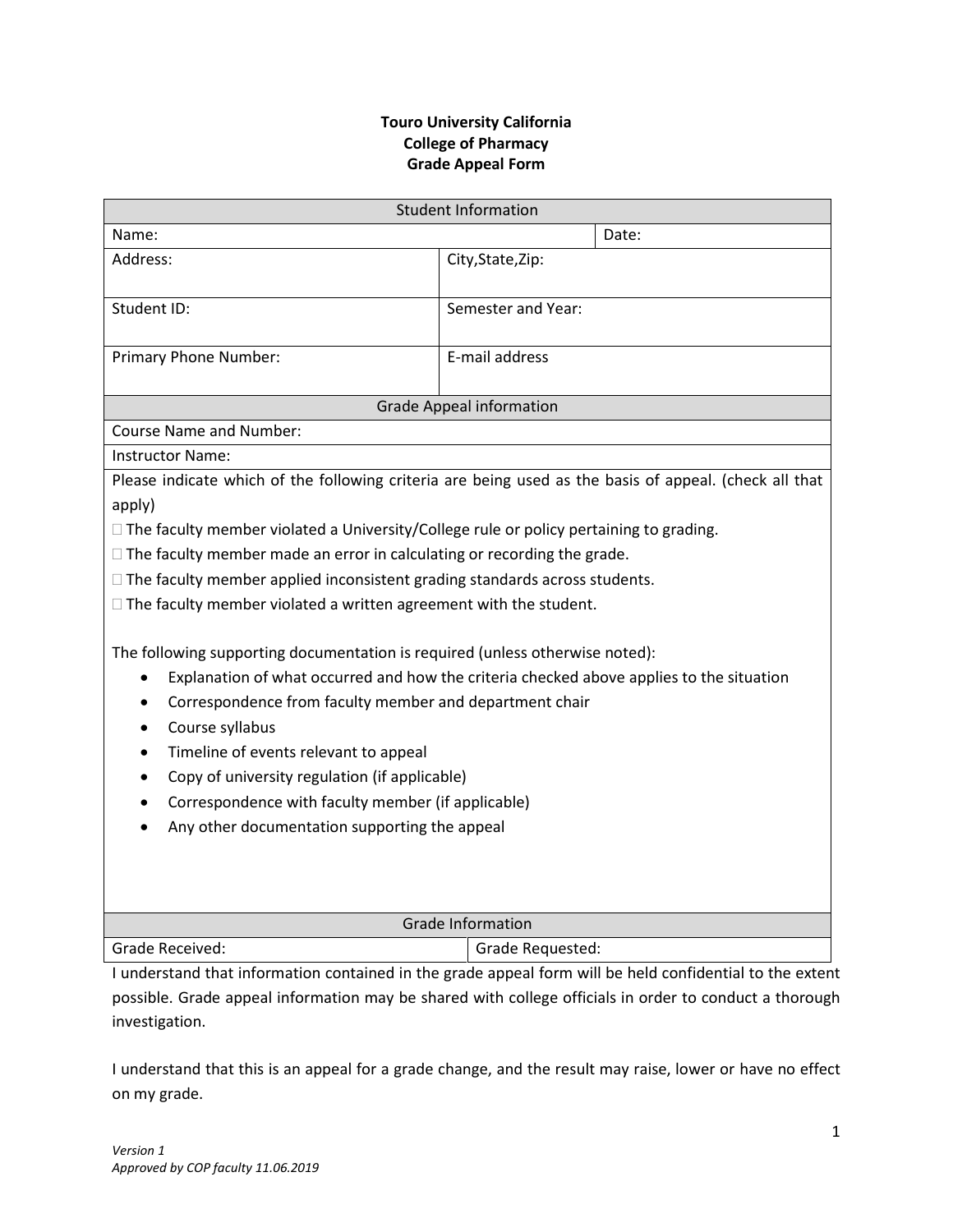I hereby declare that the information is correct and complete to the best of my knowledge. I understand that any misrepresentation of information may result in disciplinary actions, in accordance with college disciplinary policies.

Student Signature:\_\_\_\_\_\_\_\_\_\_\_\_\_\_\_\_\_\_\_\_\_\_\_\_\_\_\_

Date:\_\_\_\_\_\_\_\_\_\_\_\_\_\_\_\_\_\_\_\_\_\_